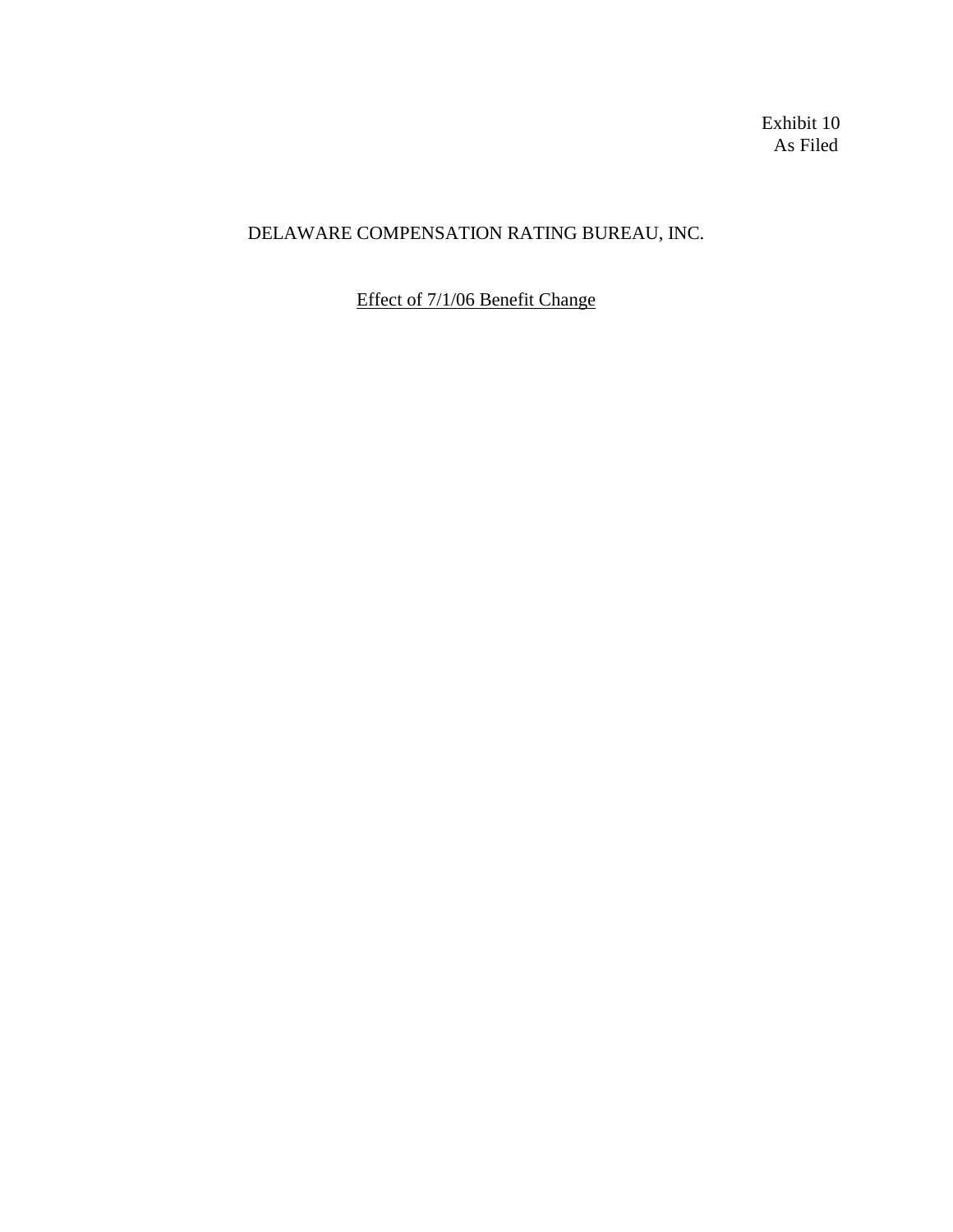

- (a) This portion of the graph reflects the exposure of the 6/6/2005 Benefit Level on new and renewal policies as respects the current loss cost filing. This area covers 0.17014 policy years.
- (b) This portion of the graph reflects the exposure of the 7/1/2006 Benefit Level on outstanding policies as respects the current loss cost filing. This area covers 0.08681 policy years.

| (c) This portion of the graph reflects the exposure of the $7/1/2006$ Benefit Level on new and renewal<br>policies as respects the current loss cost filing. This area covers 0.82986 policy years. |        |
|-----------------------------------------------------------------------------------------------------------------------------------------------------------------------------------------------------|--------|
| (d) Benefit Change (Page $10.2$ )                                                                                                                                                                   | 1.0059 |
| (e) Adjustment to reflect one-year period available to<br>collect premium on 0.9167 years of exposure                                                                                               | 0.9167 |
| (f) Overall effect of $7/1/2006$ Benefit Change $(1+(e)$ [(d)-1.0])                                                                                                                                 | 1.0054 |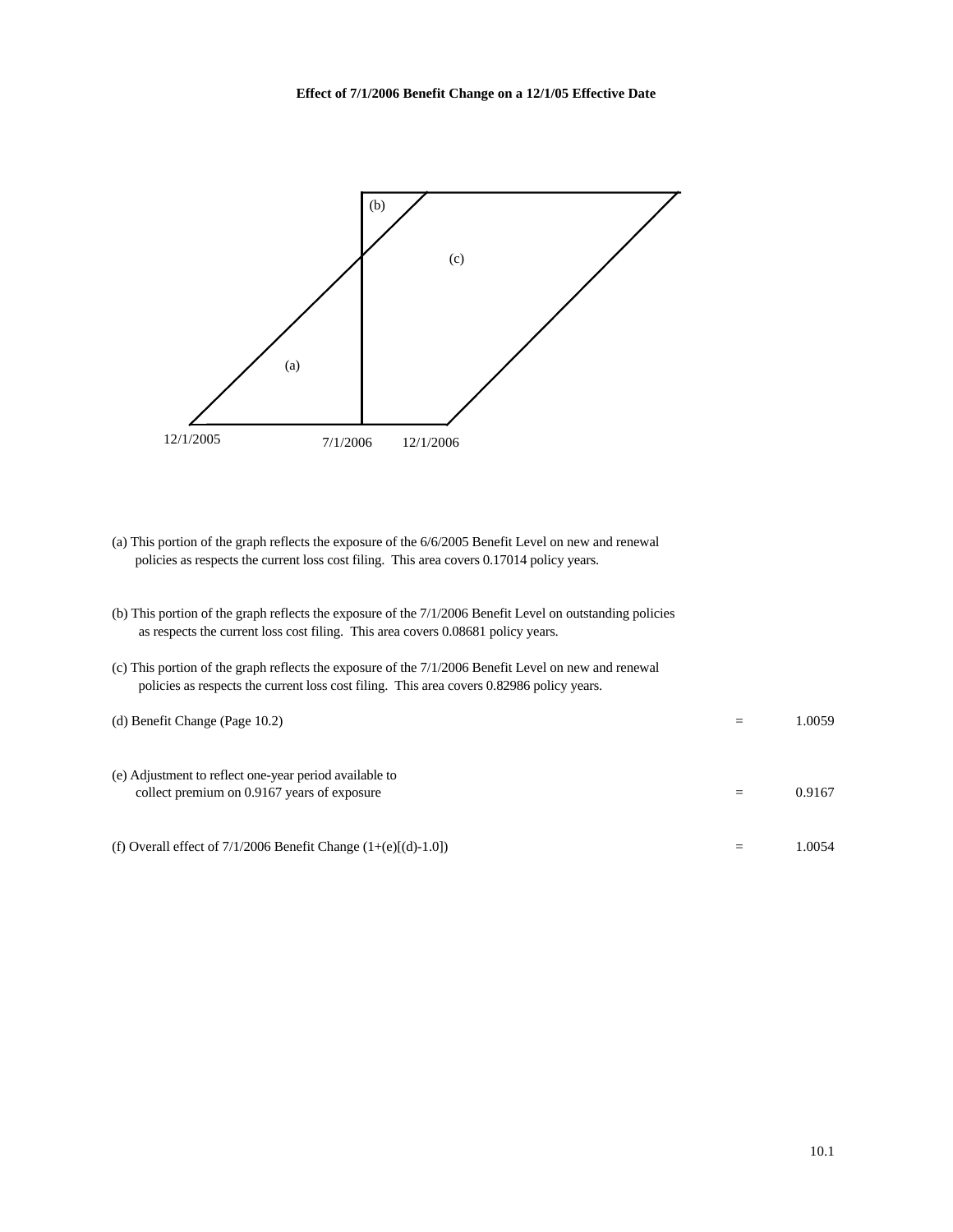### **DELAWARE BENEFIT CHANGES**

|                    |                  | Five Year          |          | Losses at                |
|--------------------|------------------|--------------------|----------|--------------------------|
|                    |                  | <b>Losses From</b> | Increase | 7/01/06 Level            |
| <b>Injury Type</b> |                  | Table II           | Factor   | $(1)$ <sup>*</sup> $(2)$ |
|                    |                  | (1)                | (2)      | (3)                      |
| <b>DEATH</b>       |                  | \$15,968,400       | 1.0131   | \$16,177,586             |
|                    | PERMANENT TOTAL  | 34,846,600         | 1.0214   | 35,592,317               |
| <b>MAJOR</b>       | Specific Loss    | 248,086,940        | 1.0214   | 253,396,001              |
|                    | Loss of Earnings | 22,284,560         | 1.0011   | 22,309,073               |
| <b>MINOR</b>       | Specific Loss    | 70,111,019         | 1.0214   | 71,611,395               |
|                    | Loss of Earnings | 4,379,981          | 0.9999   | 4,379,543                |
| <b>TEMPORARY</b>   |                  | 100,885,900        | 1.0214   | 103,044,858              |
| <b>INDEMNITY</b>   |                  | 496,563,400        | 1.0200   | 506,510,773              |
| <b>MEDICAL</b>     |                  | 1,180,074,200      | 1.0000   | 1,180,074,200            |
| <b>TOTAL</b>       |                  | \$1,676,637,600    |          | \$1,686,584,973          |

Total Effect of 07/01/2006 Benefit Change:

[Total of (3)  $\div$  Total of (1)] = 1.0059

10.2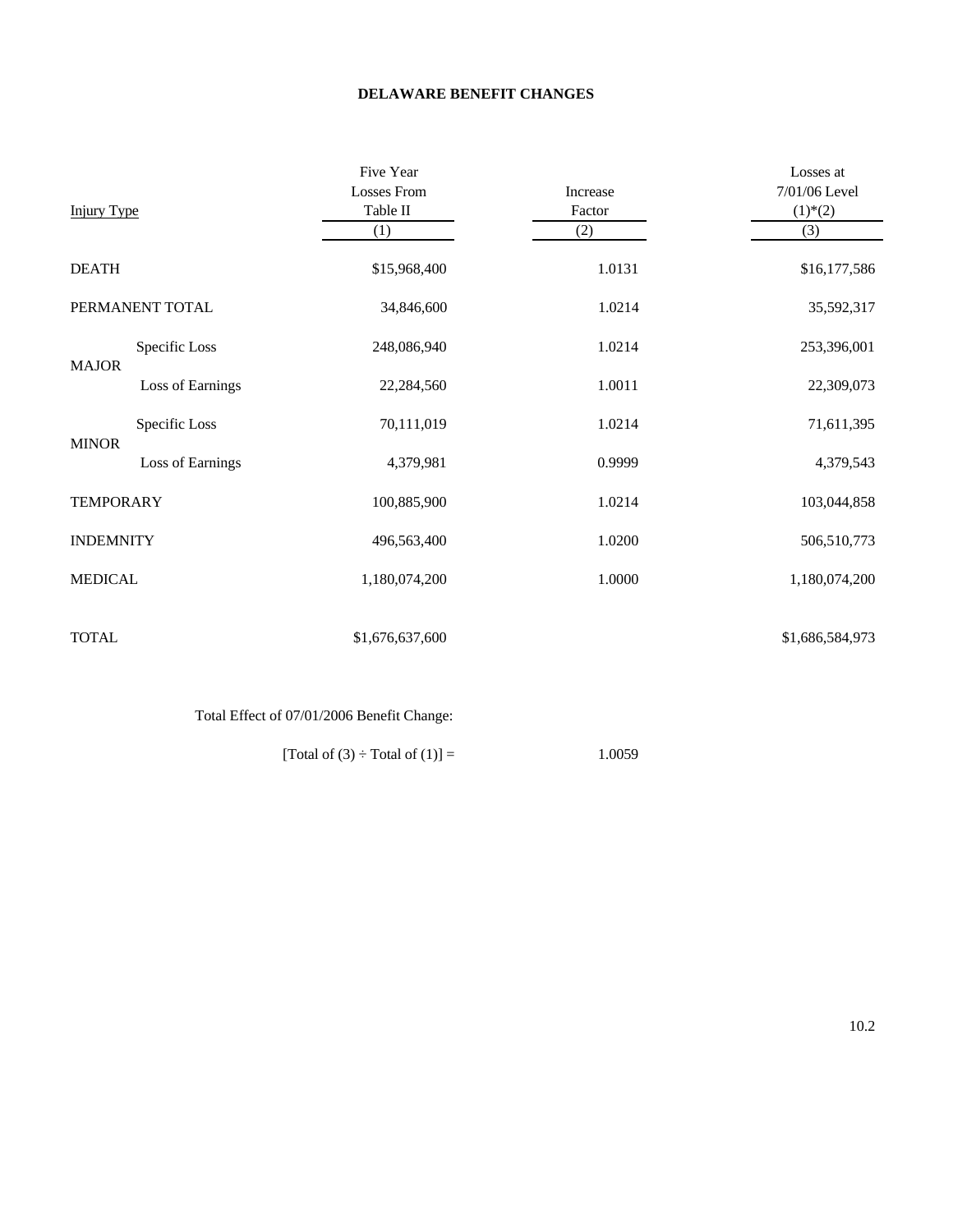### **Calculation of Delaware Statewide Average Weekly Wage**

|          |                                                    |           | $Average(+)$        |                                     |
|----------|----------------------------------------------------|-----------|---------------------|-------------------------------------|
| Calendar |                                                    |           | Quarterly           |                                     |
| Year     | Quarter                                            |           | Wages               |                                     |
|          |                                                    |           |                     |                                     |
| 2003     | 1                                                  | Actual    | 10,685              |                                     |
| 2003     | $\overline{c}$                                     | Actual    | 9,710               |                                     |
| 2003     | 3                                                  | Actual    | 9,756               |                                     |
| 2003     | 4                                                  | Actual    | 10,722              |                                     |
| 2004     | 1                                                  | Actual    | 10,943              |                                     |
| 2004     | 2                                                  | Actual    | 10,033              |                                     |
| 2004     | 3                                                  | Actual    | 9,954               |                                     |
| 2004     | 4                                                  | Actual    | 11,469              |                                     |
| 2005     | 1                                                  | Projected |                     | $11,328 = $10,943.00 * 1.0352 (++)$ |
| 2005     | 2                                                  | Projected |                     | $10,386 = $10,033.00 * 1.0352 (++)$ |
| 2005     | 3                                                  | Projected |                     | $10,304 = $9,954.00 * 1.0352 (++)$  |
| 2005     | 4                                                  | Projected |                     | $11,873 = $11,469.00 * 1.0352 (++)$ |
|          |                                                    |           |                     |                                     |
|          | Calendar Year 2005 Projected Average Annual Wage = |           | \$11,328.00         |                                     |
|          |                                                    |           | 10,386.00           |                                     |
|          |                                                    |           | 10,304.00           |                                     |
|          |                                                    |           | 11,873.00           |                                     |
|          |                                                    |           | \$43,891.00         |                                     |
|          | Calendar Year 2005 Projected Average Weekly Wage = |           | $$43,891.00 / 52 =$ | 844.06                              |
|          |                                                    |           |                     |                                     |

(+) Source: Office of Occupational and Labor Market Information, ES202 data underlying the Statewide Average Weekly Wage set forth in June by the Secretary of Labor

(++) 1.0352 is an estimate for annual rate of wage inflation.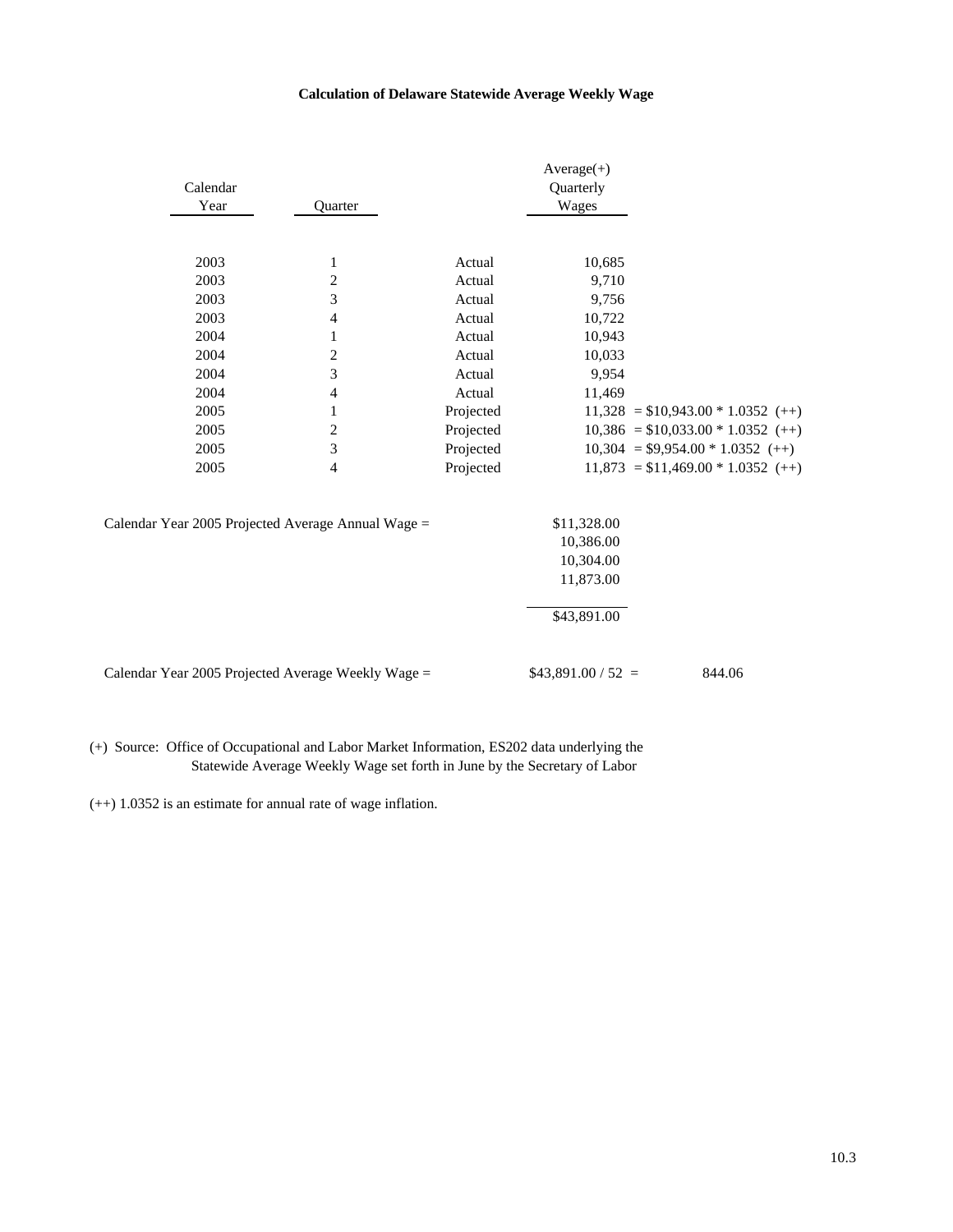### **STATEWIDE AVERAGE WEEKLY WAGE REVISION - 07/01/2006**

### **EFFECT ON SECTION 2330 BENEFITS - DEATH CASES**

### **Statewide Average Weekly Wage = 844.06**

| (I) Workers Capped at Maximum > 2/3 SAWW           | <b>PRESENT</b> | 2006     |
|----------------------------------------------------|----------------|----------|
| (1) Maximum Weekly Compensation                    | 541.10         | 562.71   |
| (2) Statewide Average Weekly Wage                  | 844.06         | 844.06   |
| (3) Min. Wage to be Limited to Maximum Benefit     | 811.66         | 844.07   |
| $(4)$ Ratio: $(3) \div (2)$                        | 0.9616         | 1.0000   |
| $(5)(4)$ to Nearest 5%                             | 0.95           | 1.00     |
| $(6)$ (A) for $(5)$                                | 60.0300        | 63.5500  |
| $(7)$ 100 - $(6)$                                  | 39.9700        | 36.4500  |
| $(8)$ [(1)] * (7) ÷ 100                            | 216.2777       | 205.1078 |
| (II) Workers at 2/3 Wages                          |                |          |
| (9) Maximum Wage; SAWW                             | 811.65         | 844.06   |
| (10) Minimum Wage; 1/3 SAWW                        | 270.56         | 281.36   |
| $(11)(9) \div (2)$                                 | 0.9616         | 1.0000   |
| $(12)(10) \div (2)$                                | 0.3205         | 0.3333   |
| $(13)$ $(11)$ to Nearest 5%                        | 0.95           | 1.00     |
| $(14)$ $(12)$ to Nearest 5%                        | 0.30           | 0.35     |
| $(15)$ (B) for $(13)$                              | 39.8100        | 43.4800  |
| $(16)$ (B) for $(14)$                              | 0.9300         | 1.6100   |
| $(17)(15) - (16)$                                  | 38.8800        | 41.8700  |
| $(18)$ $[2/3 * (2)] * (17) \div 100$               | 218.7804       | 235.6053 |
| (III) Workers Raised to Minimum < 2/9 SAWW         |                |          |
| (19) Minimum Weekly Compensation                   | 180.37         | 187.57   |
| (20) Maximum Wage to be Limited to Minimum Benefit | 270.55         | 281.35   |
| $(21)(19) \div (2)$                                | 0.2137         | 0.2222   |
| $(22)$ $(21)$ to Nearest 5%                        | 0.20           | 0.20     |
| $(23)$ (A) for $(22)$                              | 1.3600         | 1.3600   |
| $(24)$ [(19)] * (23) $\div$ 100                    | 2.4530         | 2.5510   |
| $(25)$ $[(8) + (18) + (24)]$                       | 437.5111       | 443.2641 |
|                                                    |                |          |

Effect of Change:  $443.26 \div 437.51 = 1.0131$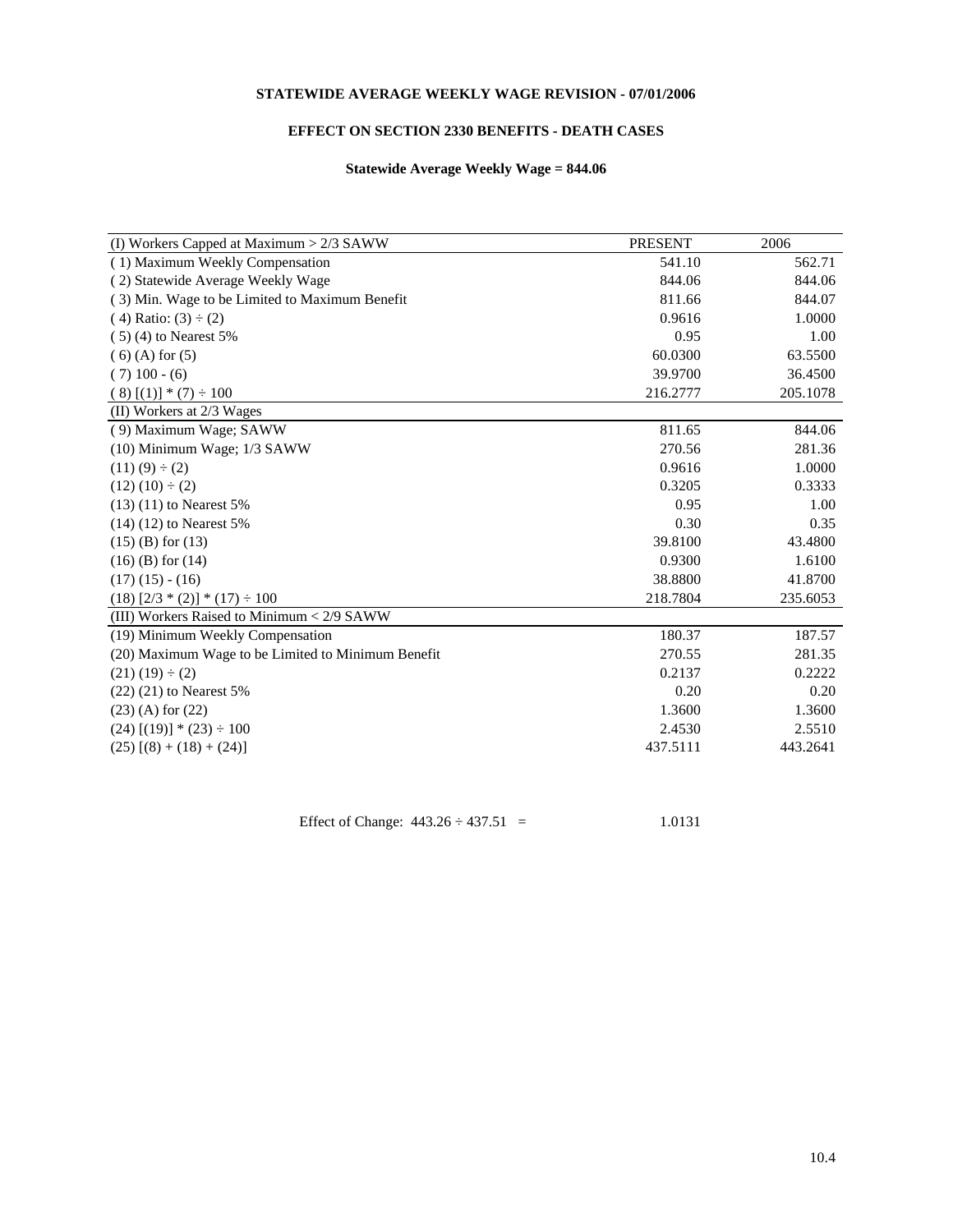### **STATEWIDE AVERAGE WEEKLY WAGE REVISION - 07/01/2006 EFFECT ON SECTION 2324 and 2326 BENEFITS - TOTAL DISABILITY CASES (TEMPORARY & PERMANENT), and PERMANENT PARTIAL SCHEDULED CASES**

| (I) Workers Capped at Maximum > 2/3 SAWW         | <b>PRESENT</b> | 2006     |
|--------------------------------------------------|----------------|----------|
| (1) Maximum Weekly Compensation                  | 541.10         | 562.71   |
| (2) Statewide Average Weekly Wage                | 844.06         | 844.06   |
| (3) Min. Wage to be Limited to Maximum Benefit   | 811.66         | 844.07   |
| $(4)$ Ratio: $(3) \div (2)$                      | 0.9616         | 1.0000   |
| $(5)(4)$ to Nearest 5%                           | 0.95           | 1.00     |
| $(6)$ (A) for $(5)$                              | 60.0300        | 63.5500  |
| $(7)$ 100 - $(6)$                                | 39.9700        | 36.4500  |
| $(8)$ [(1)] * (7) ÷ 100                          | 216.2777       | 205.1078 |
| (II) Workers at 2/3 Wages                        |                |          |
| (9) Maximum Wage; SAWW                           | 811.65         | 844.06   |
| (10) Minimum Wage; 1/3 SAWW                      | 270.56         | 281.36   |
| $(11)(9) \div (2)$                               | 0.9616         | 1.0000   |
| $(12)(10) \div (2)$                              | 0.3205         | 0.3333   |
| $(13)$ $(11)$ to Nearest 5%                      | 0.95           | 1.00     |
| $(14)$ $(12)$ to Nearest 5%                      | 0.30           | 0.35     |
| $(15)$ (B) for $(13)$                            | 39.8100        | 43.4800  |
| $(16)$ (B) for $(14)$                            | 0.9300         | 1.6100   |
| $(17)(15) - (16)$                                | 38.8800        | 41.8700  |
| $(18)$ $[2/3 * (2)] * (17) \div 100$             | 218.7804       | 235.6053 |
| (III) Workers at Intermediate Minimum < 2/9 SAWW |                |          |
| (19) Intermediate Minimum Weekly Compensation    | 180.37         | 187.57   |
| (20) Maximum Wage; 1/3 SAWW                      | 270.55         | 281.35   |
| (21) Minimum Wage; 2/9 SAWW                      | 180.38         | 187.58   |
| $(22)(20) \div (2)$                              | 0.3205         | 0.3333   |
| $(23)(21) \div (2)$                              | 0.2137         | 0.2222   |
| (24) (22) to Nearest 5%                          | 0.30           | 0.35     |
| $(25)$ $(23)$ to Nearest 5%                      | 0.20           | 0.20     |
| $(26)$ (A) for $(24)$                            | 4.0800         | 6.0000   |
| $(27)$ (A) for $(25)$                            | 1.3600         | 1.3600   |
| $(28)(26) - (27)$                                | 2.7200         | 4.6400   |
| $(29)$ [(19)] * (28) ÷ 100                       | 4.9061         | 8.7032   |
| (IV) Workers at 100% of Wages                    |                |          |
| (30) Maximum Wage; > 2/9 SAWW                    | 180.37         | 187.57   |
| $(31)(30) \div (2)$                              | 0.2137         | 0.2222   |
| (32) (31) to Nearest 5%                          | 0.20           | 0.20     |
| $(33)$ (B) for $(32)$                            | 0.1900         | 0.1900   |
| $(34)$ $[1.0 * (2)] * (33) \div 100$             | 1.6037         | 1.6037   |
| $(35)$ $[(8) + (18) + (29) + (34)]$              | 441.5679       | 451.0200 |
|                                                  |                |          |

### **Statewide Average Weekly Wage = 844.06**

Effect of Change:  $451.02 \div 441.57 = 1.0214$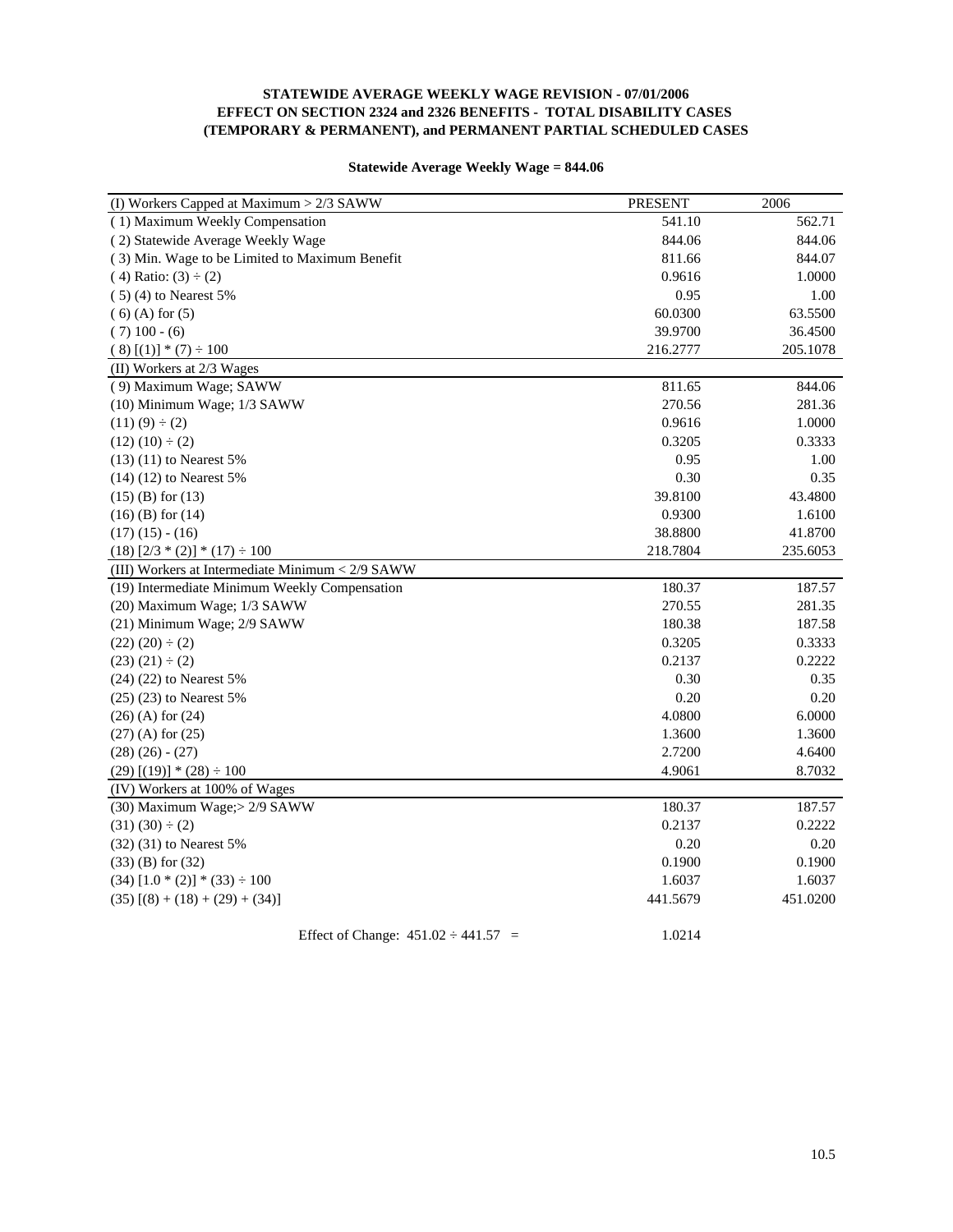### **STATEWIDE AVERAGE WEEKLY WAGE REVISION - 07/01/2006**

# **EFFECT OF SECTION 2325 BENEFITS - MAJOR CASES**

# **Statewide Average Weekly Wage = 844.06**

|                                                         | <b>PRESENT</b> | 2006    |
|---------------------------------------------------------|----------------|---------|
|                                                         |                |         |
| (1) % of Lost Earnings Compensated                      | 2/3            | 2/3     |
| (2) Average Loss of Earning Power                       | 0.40           | 0.40    |
| (3) Nominal % of Compensation: $(1)$ <sup>*</sup> $(2)$ | 0.267          | 0.267   |
| (4) Maximum Weekly Compensation                         | 541.10         | 562.71  |
| (5) Eff. Wkly. Wage for Max. Benefits: $(4) \div (3)$   | 2026.59        | 2107.53 |
| (6) Average Weekly Wage                                 | 844.06         | 844.06  |
| (7) Ratio to Average %: $(5) \div (6)$                  | 2.4010         | 2.4969  |
| $(8)$ Line $(7)$ adjusted to nearest 5%                 | 2.40           | 2.50    |
| $(9)$ (B) for (8) from Wage Table                       | 96.2100        | 96.7900 |
| $(10)$ (A) for $(8)$ from Wage Table                    | 98.9500        | 99.1800 |
| $(11)$ Difference: $100.00-(10)$                        | 1.0500         | 0.8200  |
| $(12)$ Product: $(7)$ <sup>*</sup> $(11)$               | 2.5210         | 2.0475  |
| $(13)$ Limit Factor: $[(9)+(12)]$ %                     | 98.7310        | 98.8375 |
| (14) Effective Average Weekly Wage: $(13)*(6)\div 100$  | 833.35         | 834.25  |
| $(15)$ Average Benefit: $(14)$ <sup>*</sup> $(3)$       | 222.50         | 222.74  |
|                                                         |                |         |

Effect of Change:  $222.74 \div 222.50 = 1.0011$ 

10.6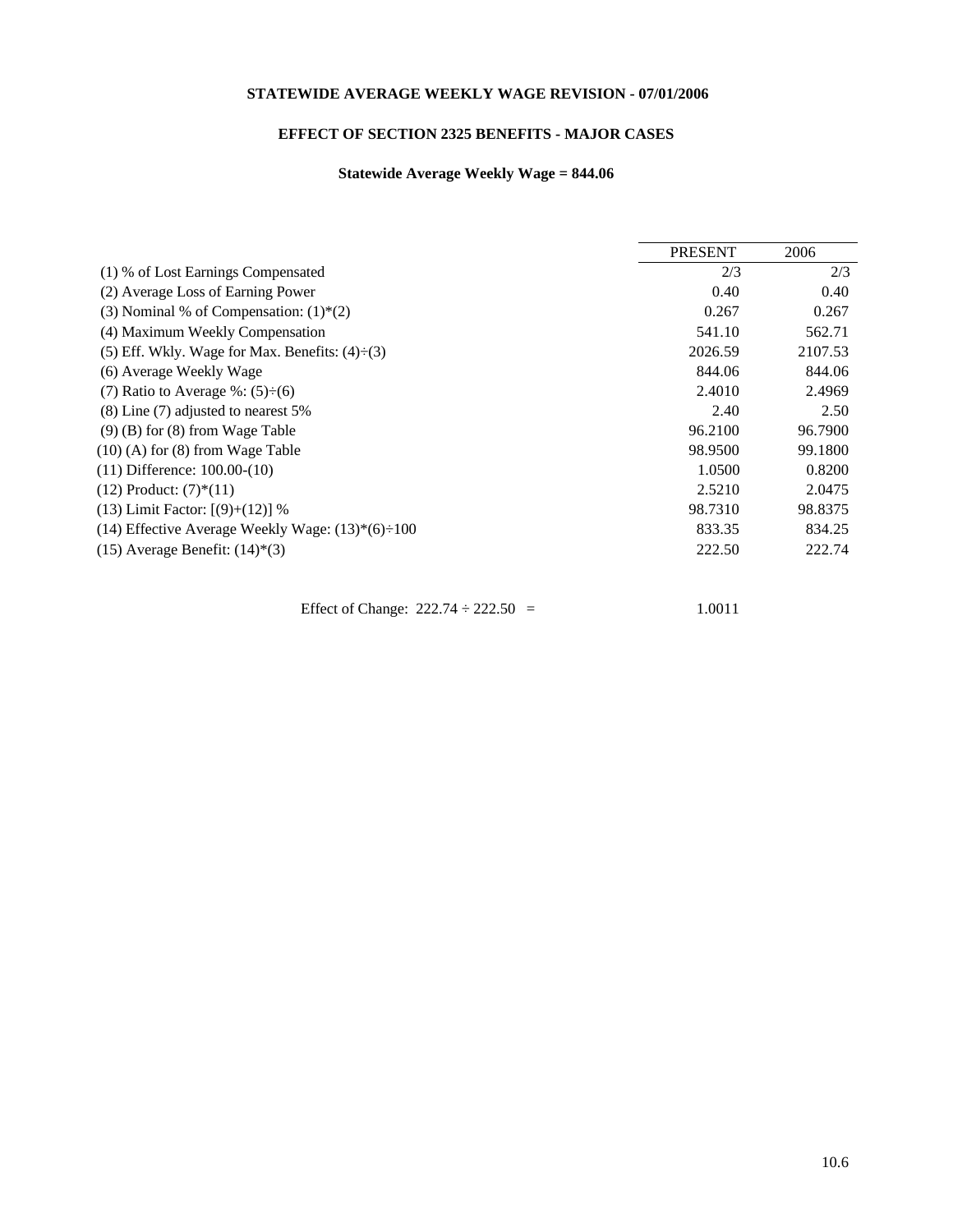### **STATEWIDE AVERAGE WEEKLY WAGE REVISION - 07/01/2006**

# **EFFECT OF SECTION 2325 BENEFITS - MINOR CASES**

# **Statewide Average Weekly Wage = 844.06**

|                                                         | <b>PRESENT</b> | 2006    |
|---------------------------------------------------------|----------------|---------|
|                                                         |                |         |
| (1) % of Lost Earnings Compensated                      | 2/3            | 2/3     |
| (2) Average Loss of Earning Power                       | 0.25           | 0.25    |
| (3) Nominal % of Compensation: $(1)$ <sup>*</sup> $(2)$ | 0.167          | 0.167   |
| (4) Maximum Weekly Compensation                         | 541.10         | 562.71  |
| (5) Eff. Wkly. Wage for Max. Benefits: $(4) \div (3)$   | 3240.12        | 3369.52 |
| (6) Average Weekly Wage                                 | 844.06         | 844.06  |
| (7) Ratio to Average %: $(5) \div (6)$                  | 3.8387         | 3.9920  |
| $(8)$ Line $(7)$ adjusted to nearest 5%                 | 3.85           | 4.00    |
| $(9)$ (B) for (8) from Wage Table                       | 98.9400        | 98.9600 |
| $(10)$ (A) for $(8)$ from Wage Table                    | 99.8900        | 99.9000 |
| $(11)$ Difference: $100.00-(10)$                        | 0.1100         | 0.1000  |
| $(12)$ Product: $(7)$ <sup>*</sup> $(11)$               | 0.4223         | 0.3992  |
| $(13)$ Limit Factor: $[(9)+(12)]$ %                     | 99.3623        | 99.3592 |
| (14) Effective Average Weekly Wage: $(13)*(6)\div 100$  | 838.68         | 838.65  |
| $(15)$ Average Benefit: $(14)$ <sup>*</sup> $(3)$       | 140.06         | 140.05  |
|                                                         |                |         |

Effect of Change:  $140.05 \div 140.06 = 0.9999$ 

10.7